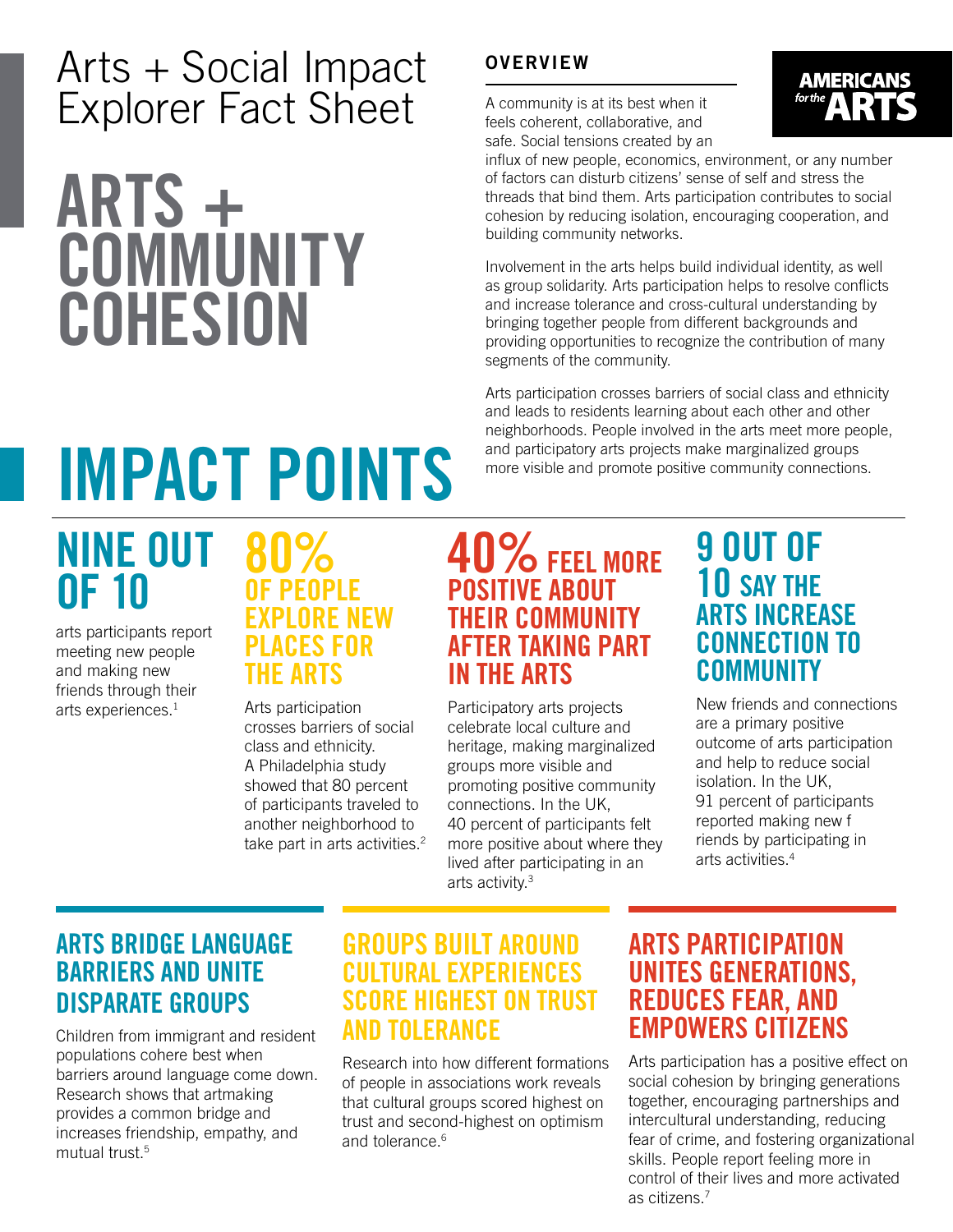# EXAMPLES OF PRACTICE

#### Hyde Square Task Force/ Artes Pa'lante, Boston, MA



Boston's Latin Quarter has been predominately Latinx for decades. As new residents move in, the Hyde Square Task Force tries to preserve

its identity while making newcomers welcome. Artes Pa'lante connects residents, multi-generational artists, and businesses through outdoor arts interventions.

#### *[hydesquare.org](http://hydesquare.org)*

**image:** A salsa performance during the annual Tito Puentes Concert in Mozart Park. Photo by Mark Saperstein. Courtesy of ArtPlace America

#### Sioux Falls Mural Project, Sioux Falls, SD



The mural located in Whittier—a working-class neighborhood of Native Americas as well as settlers from across the globe—shows the

neighborhood working together to care for its natural beauty, the education of its youth, and the welfare of its residents.

#### *[arts.gov/exploring-our-town/whittier-neighborhood-mural](http://arts.gov/exploring-our-town/whittier-neighborhood-mural-project)[project](http://arts.gov/exploring-our-town/whittier-neighborhood-mural-project)*

**image:** The World Comes to Whittier. Courtesy of the Sioux Falls Arts Council.

### SubArtSF, San Francisco, CA



Π

SubArtSF integrates art into Bay Area Metro stations to identify and celebrate the cultural and social qualities of the network's local

and collective community. It engages community members in collectively defining place and strengthening a sense of shared identity. *[subartsf.org/community-cohesion/](http://subartsf.org/community-cohesion/)*

**image:** Wayfinding through art: a corridor leading to the National Museum, Naples, Italy. Photo by Rachel Dinno Taylor, SubartSF.

#### CREATE: The Community Meal, St. Paul, MN



CREATE: The Community Meal, commissioned from Seitu Jones by Public Art Saint Paul, aimed to create community dialogue and

cohesion by gathering 2,000 people at a 1/2-milelong table in the middle of Saint Paul's Victoria Street for a civic dinner table conversation.

*[https://www.americansforthearts.org/by-program/](https://www.americansforthearts.org/by-program/networks-and-councils/public-art-network/public-art-year-in-review-database/create-the-community-meal) [networks-and-councils/public-art-network/public-art](https://www.americansforthearts.org/by-program/networks-and-councils/public-art-network/public-art-year-in-review-database/create-the-community-meal)[year-in-review-database/create-the-community-meal](https://www.americansforthearts.org/by-program/networks-and-councils/public-art-network/public-art-year-in-review-database/create-the-community-meal) colleen@publicartstpaul.org*

**image:** Community gathers for a meal of food and conversation about food access, food for justice, and healthy eating. Photo by Andy King

#### Irrigate, St. Paul, MN П



Based on a three-year initiative created by Springboard for the Arts with the City of Saint Paul and Twin Cities Local Initiatives

Support Corporation and in response to disruptive construction of a light rail line through the urban core, Irrigate is a community development strategy that mobilizes the skills and creativity of local artists to create innovative, meaningful, authentic solutions to local challenges.

*<https://springboardforthearts.org/programs/irrigate/> laura@springboardforthearts.org*

**image:** Irrigate closing celebration. Credit: Sean Smuda.

5. Lee, D. How the Arts Generate Social Capital to Foster Intergroup Social Cohesion. The Journal of Arts Management, Law, and Society, 43(1) 4-17. Statistics retrieved 16 May 2018 from summary found at [https://culturecase.org/](https://culturecase.org/research/2014/04/using-the-arts-to-help-social-cohesion?format=pdf) [research/2014/04/using-the-arts-to-help-social-cohesion?format=pdf](https://culturecase.org/research/2014/04/using-the-arts-to-help-social-cohesion?format=pdf)

**top image:** The World Comes to Whittier. Courtesy of the Sioux Falls Arts Council. **REFERENCES** 

<sup>1.</sup> Stern, M. & Seifert, S. (2001). Culture Builds Communities Evaluation Summary Report. Philadelphia: Penn School of Social Policy & Practice, University of Pennsylvania.

<sup>2.</sup> Stern et al., 2001.

<sup>3.</sup> Stern et al., 2001.

<sup>4.</sup> Stern et al., 2001.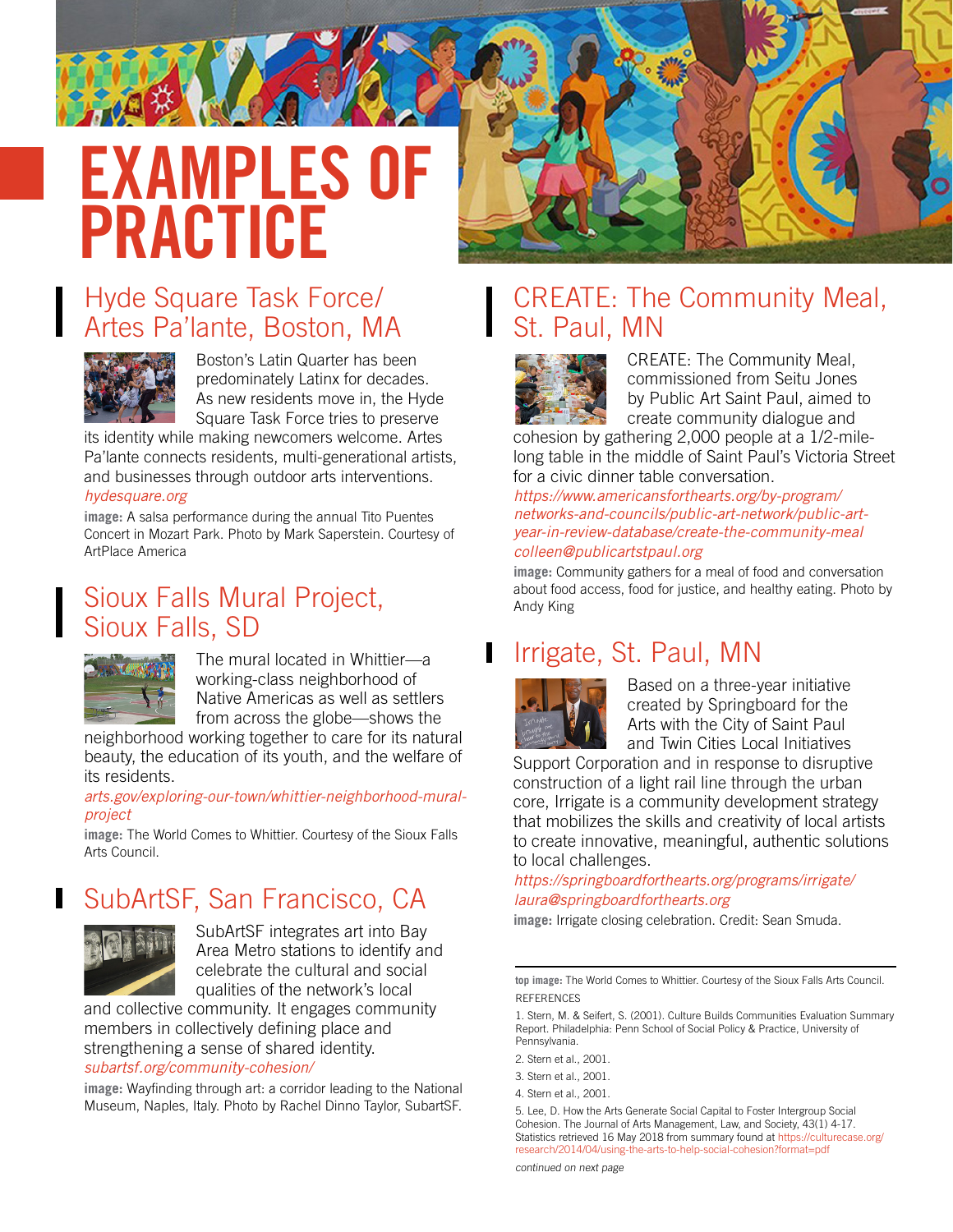

# READING LIST

### Culture Builds Community Evaluation Report



This study evaluated the impact, successes, and failures of a William Penn Foundation program in Philadelphia.

*[https://www.americansforthearts.](https://www.americansforthearts.org/node/86875) [org/node/86875](https://www.americansforthearts.org/node/86875)*

### **Arts & Intra-Community Strength**



This essay from the book Arts & America: Arts, Culture, and the Future of American Communities looks at how transformations in the definition of "community" are changing how and where communities find strength and cohesion, as well as the role that the arts may play in positively impacting those changes over the 10–15 years.

*[https://www.americansforthearts.](https://www.americansforthearts.org/node/90689) [org/node/90689](https://www.americansforthearts.org/node/90689)*

#### How the Arts Generate Social Capital to Foster Intergroup Social Cohesion

| THE JOURNAL OF<br><b>ARTS MANAGEMENT,</b><br><b>LAW, AND SOCIETY</b> |                     |
|----------------------------------------------------------------------|---------------------|
|                                                                      |                     |
| CULTURAL EXCHANGI                                                    |                     |
|                                                                      |                     |
|                                                                      |                     |
| THEATER                                                              |                     |
|                                                                      | CREATIVE INDUSTR    |
| <b>RTISTS</b>                                                        | <b>ARTS SERVICE</b> |
| <b>EADERSHIP</b>                                                     |                     |
|                                                                      |                     |
|                                                                      |                     |

The case study of the Guernica Peace Mural Project in Columbus, OH, explores how community arts enabled participants to better understand each other's cultures and form friendships across cultural divides. (Full text requires request).

*[https://www.americansforthearts.](https://www.americansforthearts.org/node/100918) [org/node/100918](https://www.americansforthearts.org/node/100918)*

#### Informal Arts: Finding Cohesion, Capacity, and Other Benefits in Unexpected Places



A team with the Chicago Center for Arts Policy found that the informal arts help to build both individual identify and group solidarity. *[https://www.americansforthearts.](https://www.americansforthearts.org/node/101040) [org/node/101040](https://www.americansforthearts.org/node/101040)*

#### Use or Ornament? The Social Impact of Participation in the Arts



This seminal British study of amateur, semi-professional, and community programs demonstrates impacts on personal development, social cohesion, and community empowerment. *[https://www.americansforthearts.](https://www.americansforthearts.org/node/100680) [org/node/100680](https://www.americansforthearts.org/node/100680)*

**top image:** Aimee Tejeda leads community Zumba classes on the steps of the Blessed Sacrament Church in the Latin Quarter. Photo by Mark Saperstein. Courtesy of Hyde Park Task Force

#### REFERENCES continued

6. Stolle, D. and Rochon, T. (1998) "Are all associations alike? Member diversity, associational type and the creation of social capital", American Behavioral Scientist 42(1), 47–65

7. Jeannotte, S. "Singing Alone? The Contribution of Cultural Capital to Social Cohesion and Sustainable Communities." The International Journal of Cultural Policy, 9(1) 35-49. Retrieved 15 May 2018 from [https://s3.amazonaws.com/](https://s3.amazonaws.com/academia.edu.documents/33690600/singing_alone.pdf?AWSAccessKeyId=AKIAIWOWYYGZ2Y53UL3A&Expires=1526490332&Signature=7zF0sxR8S7jvvDbKvUMipXDznWE%3D&response-content-disposition=inline%3B%20filename%3DSinging_alone_The_contribution_o) [academia.edu.documents/33690600/singing\\_alone.pdf?AWSAccessKeyId=AKIAIW](https://s3.amazonaws.com/academia.edu.documents/33690600/singing_alone.pdf?AWSAccessKeyId=AKIAIWOWYYGZ2Y53UL3A&Expires=1526490332&Signature=7zF0sxR8S7jvvDbKvUMipXDznWE%3D&response-content-disposition=inline%3B%20filename%3DSinging_alone_The_contribution_o) [OWYYGZ2Y53UL3A&Expires=1526490332&Signature=7zF0sxR8S7jvvDbKvUMip](https://s3.amazonaws.com/academia.edu.documents/33690600/singing_alone.pdf?AWSAccessKeyId=AKIAIWOWYYGZ2Y53UL3A&Expires=1526490332&Signature=7zF0sxR8S7jvvDbKvUMipXDznWE%3D&response-content-disposition=inline%3B%20filename%3DSinging_alone_The_contribution_o) [XDznWE%3D&response-content-disposition=inline%3B%20filename%3DSinging\\_](https://s3.amazonaws.com/academia.edu.documents/33690600/singing_alone.pdf?AWSAccessKeyId=AKIAIWOWYYGZ2Y53UL3A&Expires=1526490332&Signature=7zF0sxR8S7jvvDbKvUMipXDznWE%3D&response-content-disposition=inline%3B%20filename%3DSinging_alone_The_contribution_o) [alone\\_The\\_contribution\\_of\\_cultur.pdf](https://s3.amazonaws.com/academia.edu.documents/33690600/singing_alone.pdf?AWSAccessKeyId=AKIAIWOWYYGZ2Y53UL3A&Expires=1526490332&Signature=7zF0sxR8S7jvvDbKvUMipXDznWE%3D&response-content-disposition=inline%3B%20filename%3DSinging_alone_The_contribution_o)